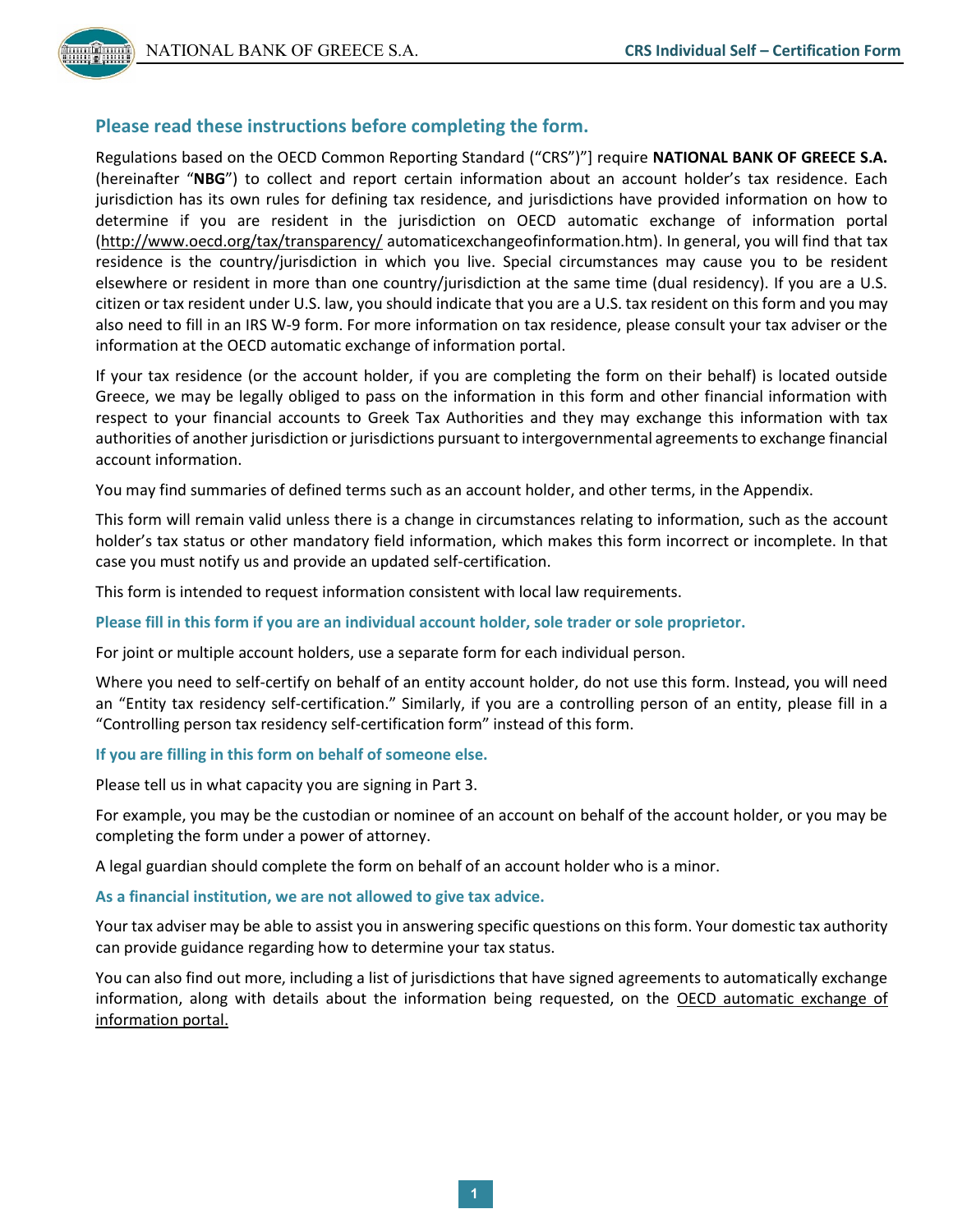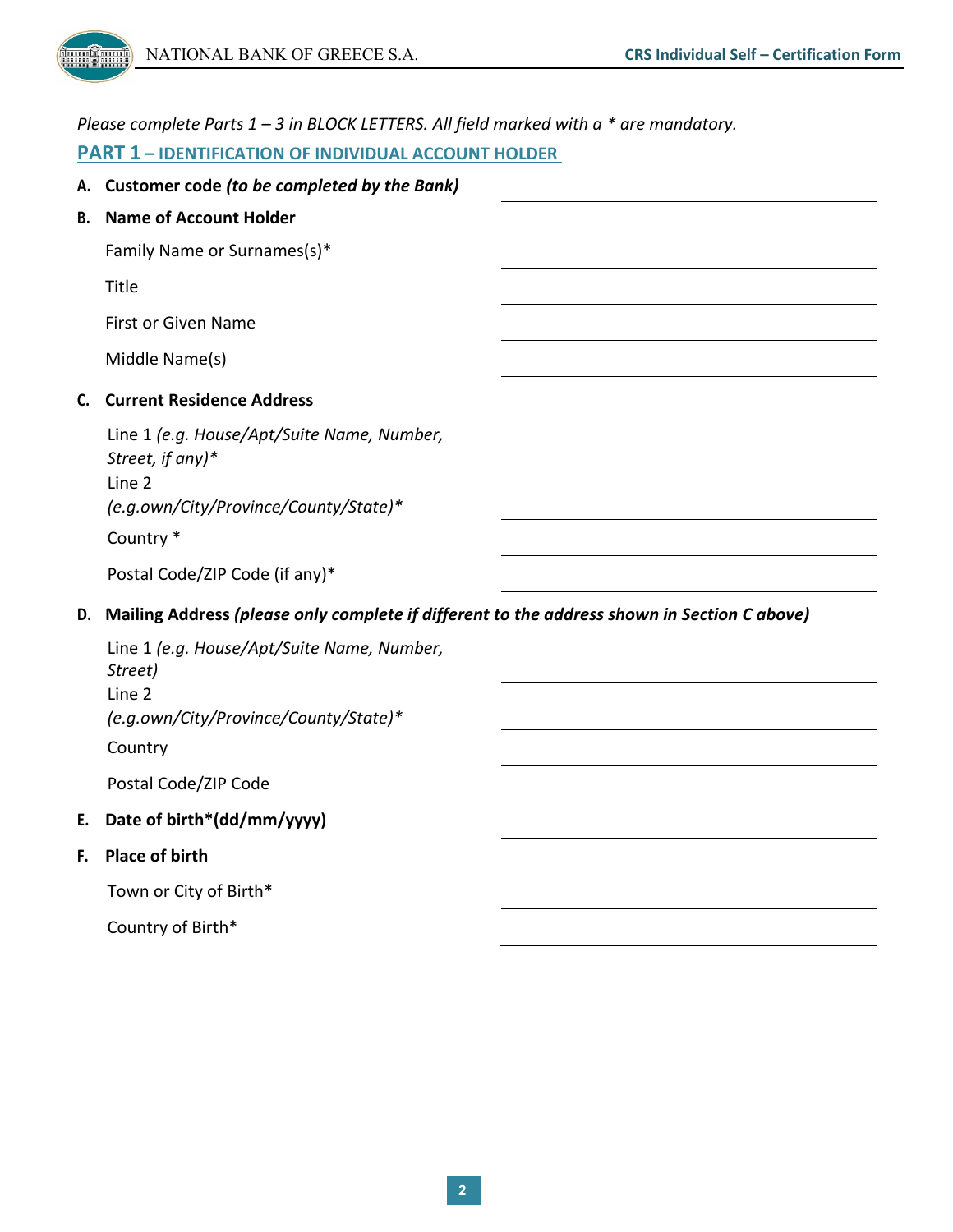# **PART 2 – COUNTRY/JURISDICTION OF RESIDENCE FOR TAX PURPOSES AND RELATED TAXPAYER IDENTIFICATION NUMBER OR FUNCTIONAL EQUIVALENT ("TIN") \*** *(see Appendix)*

Please complete the following table indicating:

- (i) where the Account Holder is tax resident, and
- (ii) the Account Holder's TIN for each country/jurisdiction indicated.

*If the Account Holder is tax resident in more than three countries/jurisdictions, please use a separate sheet.*

*If a TIN is unavailable please provide the appropriate reason A, B or C where indicated below:*

**Reason A** - The country/jurisdiction where the Account Holder is resident does not issue TINs to its residents

**Reason B** - The Account Holder is otherwise unable to obtain a TIN or equivalent number (Please explain why you are unable to obtain a TIN in the below table if you have selected this reason)

**Reason C** - No TIN is required. (**Note:** Only select this reason if the domestic law of the relevant jurisdiction does not require the collection of the TIN issued by such jurisdiction)

| Country/Jurisdiction of tax<br>residence |  | <b>TIN</b> | If no TIN available enter Reason<br>$A,B$ or $C$ |
|------------------------------------------|--|------------|--------------------------------------------------|
|                                          |  |            |                                                  |
| $\overline{2}$                           |  |            |                                                  |
| $\overline{\mathbf{3}}$                  |  |            |                                                  |

*Please explain in the following boxes why you are unable to obtain a TIN if you selected Reason B above*.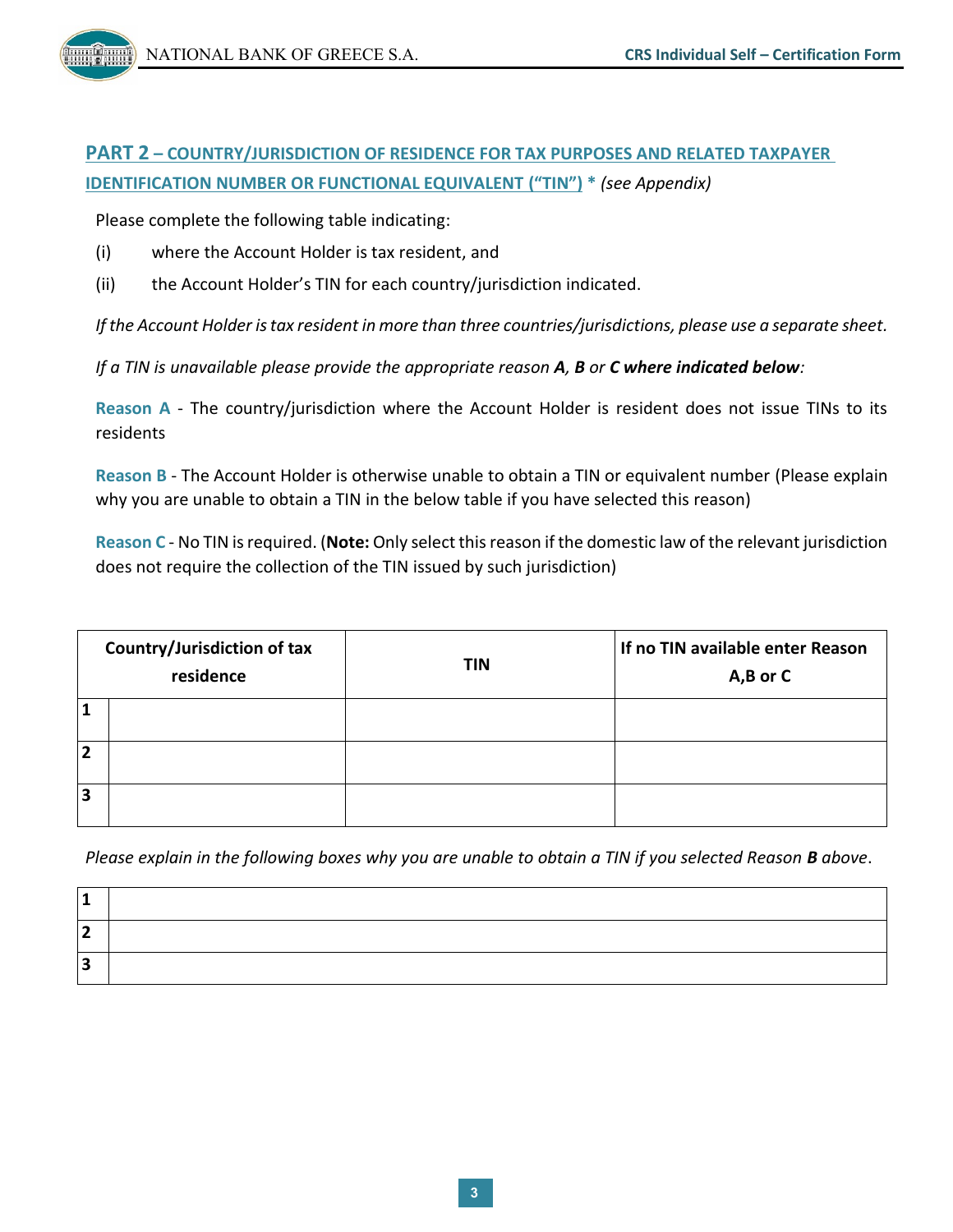

## **PART 3 – DECLARATION AND SIGNATURE\***

I understand that the information supplied by me is covered by the full provisions of the terms and conditions governing the Account Holder's relationship with **NBG** setting out how **NBG** may use and share the information supplied by me.

I acknowledge thatthe information contained in thisformand information regarding the Account Holder and anyReportable Account(s) may be provided to the tax authorities of the country/jurisdiction in which this account(s) is/are maintained and exchanged with tax authorities of another country/jurisdiction or countries/jurisdictions in which the Account Holder may be tax resident pursuant to intergovernmental agreements to exchange financial account information.

I certify that I am the Account Holder (or am authorized to sign for the Account Holder), of all the account(s) to which this form relates.

| I declare that all statements made in this declaration are, to the best of my knowledge and belief, correct<br>and complete.                                                                                                                                                                                                          |  |  |
|---------------------------------------------------------------------------------------------------------------------------------------------------------------------------------------------------------------------------------------------------------------------------------------------------------------------------------------|--|--|
| I undertake to advise NBG within 30 days of any change in circumstances which affects the tax residency status<br>of the individual identified in Part 1 of this form or causes the information contained herein to become incorrect<br>or incomplete, and to provide NBG with a suitably updated self-certification and Declaration. |  |  |
| Signature:*                                                                                                                                                                                                                                                                                                                           |  |  |
| Print name:*                                                                                                                                                                                                                                                                                                                          |  |  |
| Date:* (dd/mm/yyyy)                                                                                                                                                                                                                                                                                                                   |  |  |
| Note: If you are not the Account Holder please indicate the capacity in which you are signing the form. If signing<br>under a power of attorney please also attach a certified copy of the power of attorney.                                                                                                                         |  |  |
| Capacity:*                                                                                                                                                                                                                                                                                                                            |  |  |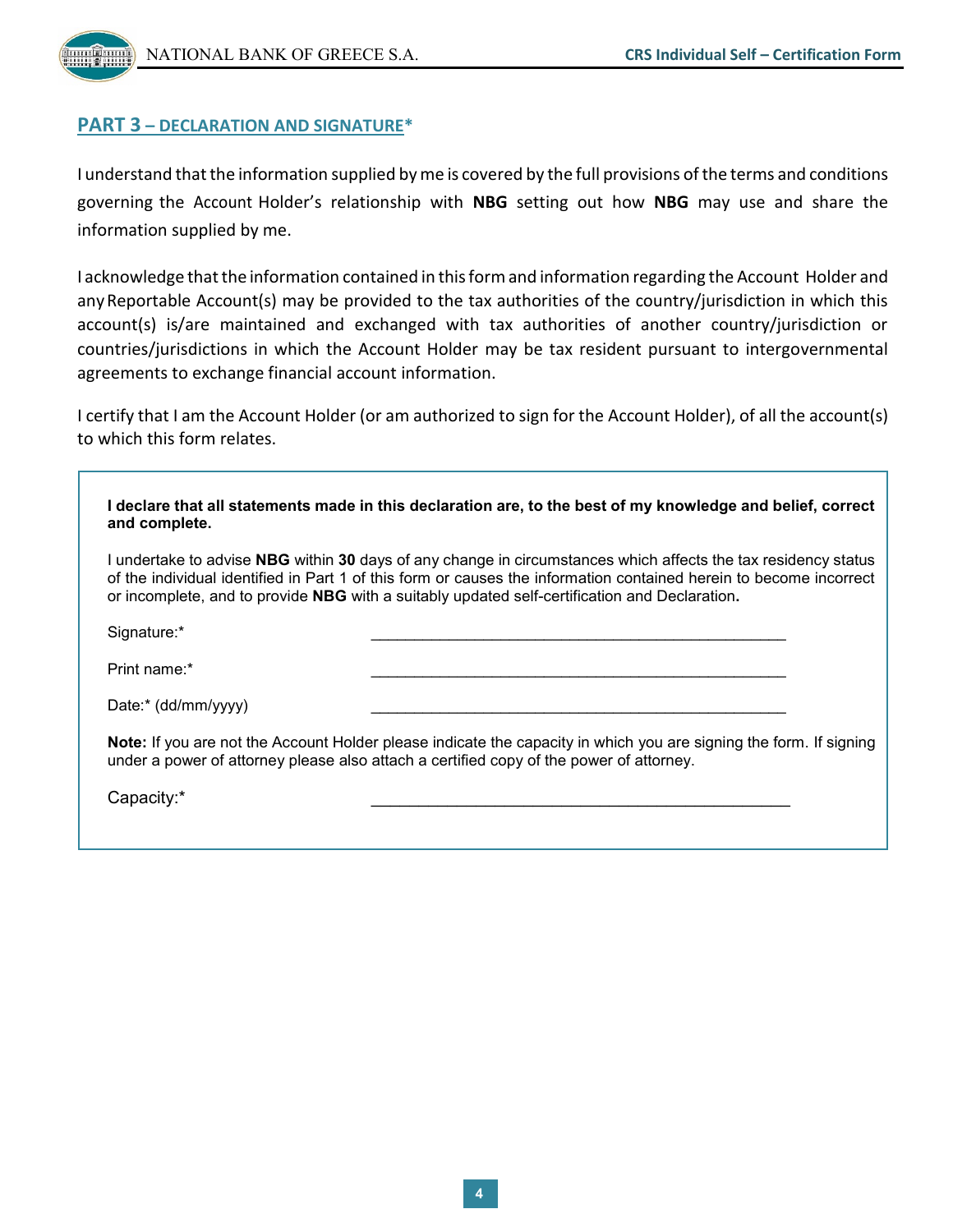### **APPENDIX – SUMMARY DESCRIPTIONS OF SELECT DEFINED TERMS**

**Note:** These are selected summaries of defined terms provided to assist you with the completion of this form. Further details can be found within the OECD "*Common Reporting Standard for Automatic Exchange of Financial Account Information*" (the "CRS"), the associated *"Commentary"* to the CRS, and domestic guidance. This can be found at the OECD automatic exchange of information portal

http://www.oecd.org/tax/transparency/automaticexchangeofinformation.htm).

If you have any questions then please contact your tax adviser or domestic tax authority.

#### **"Account Holder"**

The term "Account Holder" means the person listed or identified as the holder of a Financial Account. A person, other than a Financial Institution, holding a Financial Account for the benefit of another person as an agent, a custodian, a nominee, a signatory, an investment advisor, an intermediary, or as a legal guardian, is not treated as the Account Holder. In these circumstances that other person is the Account Holder. For example in the case of a parent/child relationship where the parent is acting as a legal guardian, the child is regarded as the Account Holder. With respect to a jointly held account, each joint holder is treated as an Account Holder.

#### **"Controlling Person"**

This is a natural person who exercises control over an entity. Where an entity Account Holder is treated as a Passive Non-Financial Entity ("NFE") then a Financial Institution must determine whether such Controlling Persons are Reportable Persons. This definition corresponds to the term "beneficial owner" as described in Recommendation 10 and the Interpretative Note on Recommendation 10 of the Financial Action Task Force Recommendations (as adopted in February 2012). **If the account is maintained for an entity of which the individual is a Controlling Person, then the "Controlling Person tax residency self-certification" form should be completed instead of this form.**

#### **"Entity"**

The term "Entity" means a legal person or a legal arrangement, such as a corporation, organisation, partnership, trust or foundation.

#### **"Financial Account**"

A Financial Account is an account maintained by a Financial Institution and includes: Depository Accounts; Custodial Accounts; Equity and debt interest in certain Investment Entities; Cash Value Insurance Contracts; and Annuity Contracts.

#### **"Participating Jurisdiction"**

A Participating Jurisdiction means a jurisdiction with which an agreement is in place pursuant to which it will provide the information required on the automatic exchange of financial account information set out in the Common Reporting Standard and that is identified in a published list.

#### **"Reportable Account"**

The term "Reportable Account" means an account held by one or more Reportable Persons or by a Passive NFE with one or more Controlling Persons that is a Reportable Person